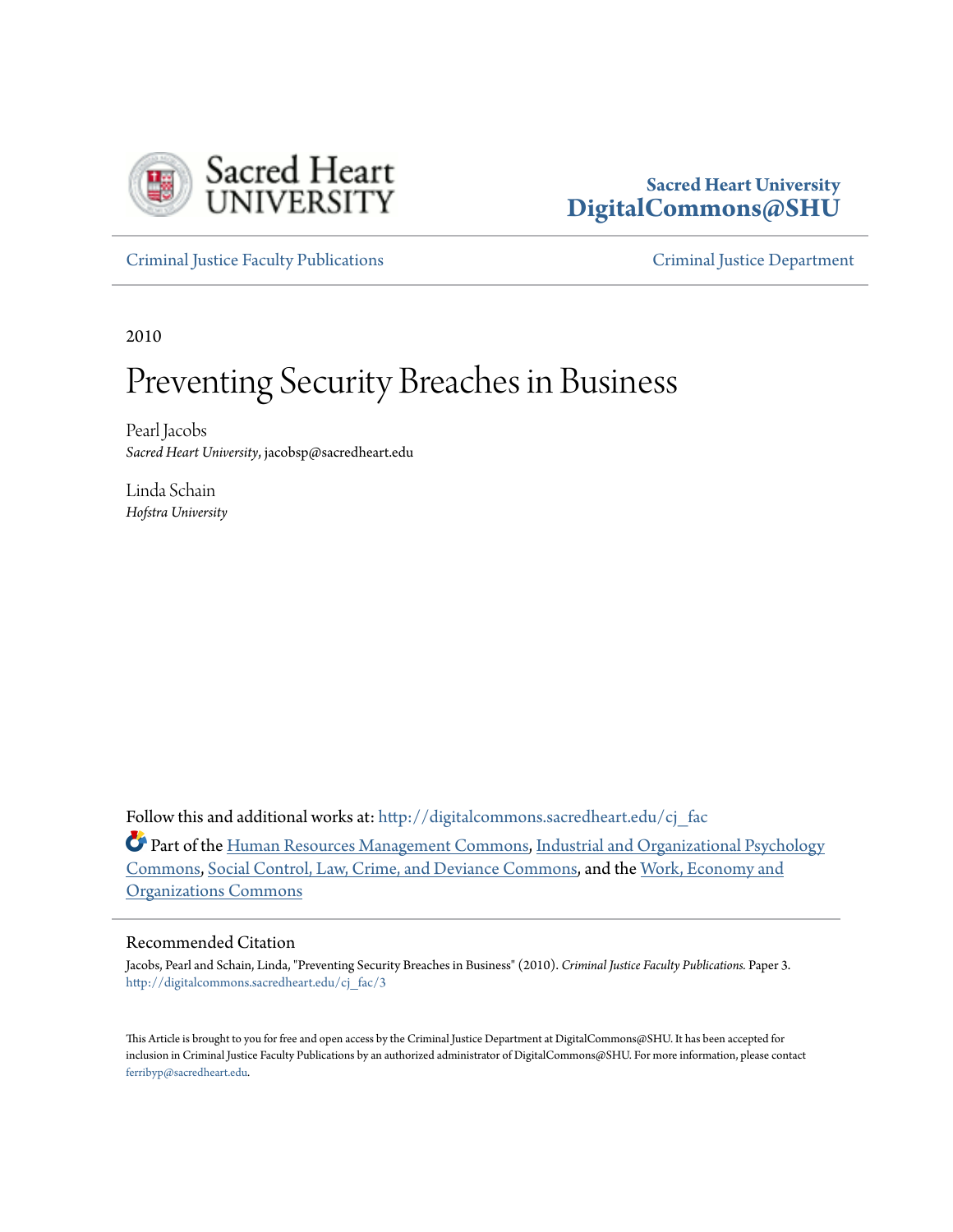# **Preventing security breaches in business**

Pearl Jacobs Sacred Heart University

> Linda Schain Hofstra University

#### **ABSTRACT**

Technological advancements are constantly changing the world we live in. These advancements are not only changing how we work but also the security of our workplace. High level white collar crime is rapidly becoming a fact of corporate life. Businesses want to avoid becoming victims of these white collar criminals so they attempt to institute controls on all aspects of their operations. These controls are far from 100% effective. Businesses need to take a different approach to the prevention of white collar crime. Perhaps more effective prevention programs can be developed by exploring the various theories of crime causation and applying these theories to business practices.

Since crime is perpetrated by human beings, it is important to understand what causes individuals to engage in such behavior. This understanding would lead to more effective methods of prevention. This paper will examine several behavioral sciences theories as they relate to the development and prevention of white collar crime. It will also provide a more effective plan for preventing white collar crime.

Keywords: Industrial Psychopath, Groupthink, Information Exchange Theory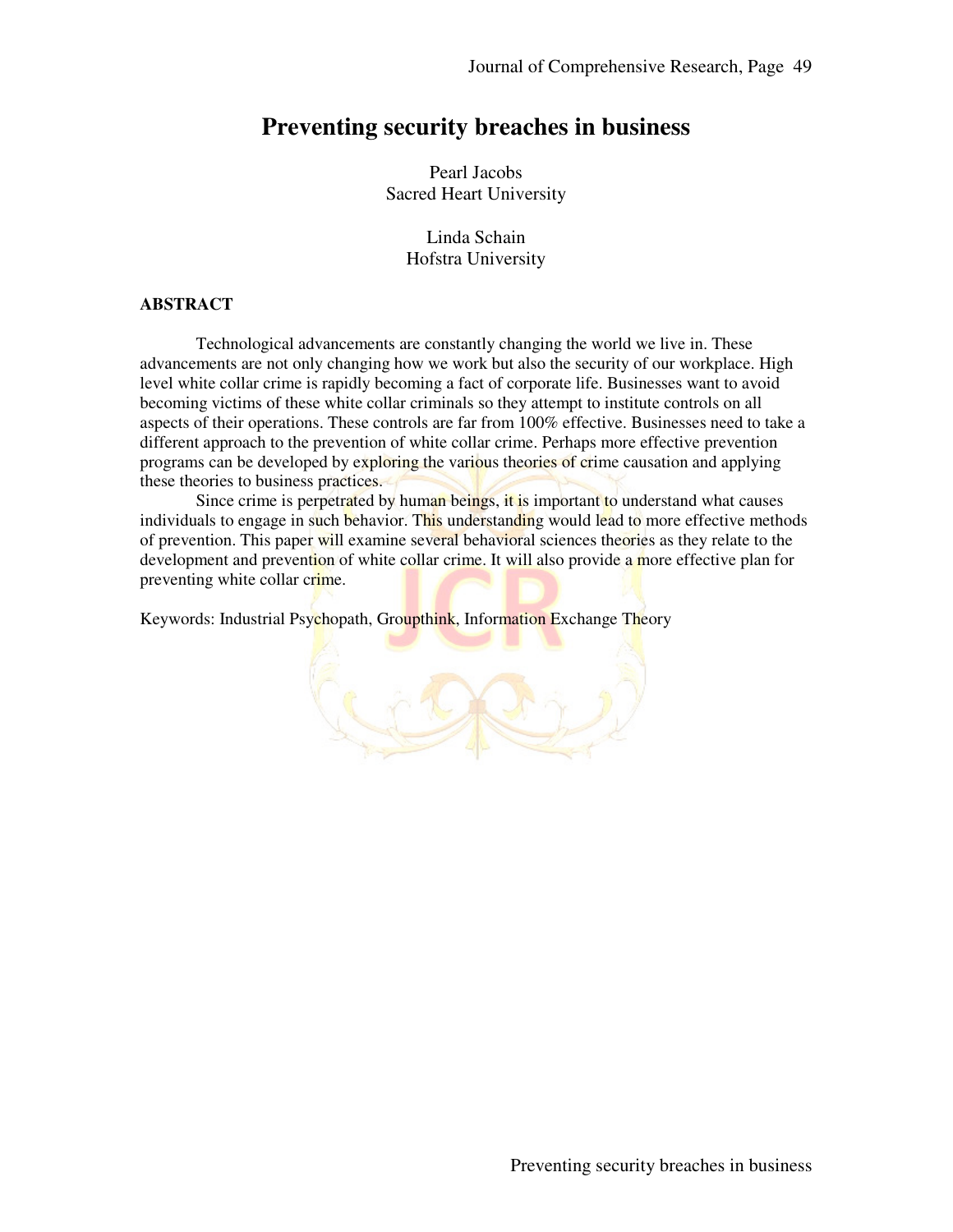#### **INTRODUCTION**

An article in the business section of The Journal News, a local newspaper in Westchester County, New York, described some of the proactive measures businesses are taking to ensure security. The article mentioned a company that, "sells barricades that can stop a suicide bomber's truck moving at high speed before impact with a building, as well as high-strength doors and windows designed to resist explosions and bullets" (Loomis 2005:D1). The company is marketing its equipment to businesses. This article in a local newspaper and many others demonstrates the increasing concern for security in all aspects of life including business. While most businesses may not be overly concerned with physical security, they are increasingly more concerned with the security of their business records. They are constantly seeking the most sophisticated hardware devices and software programs to provide this security. Despite these efforts, security breaches continue to occur in businesses. Obviously, a breach in the security of a company's information system can have a catastrophic effect. How can businesses find or develop the best method of securing their information systems? Perhaps the answer lies in understanding theories that relate to the development of white collar crime. The application of such theories may lead to more effective prevention strategies. Thus, this paper will explore various theories as they relate to the development and prevention of white collar crime and propose a more effective prevention plan based on the theories.

# **PERPETRATORS OF CORPORATE CRIME**

The possibility of falling victim to white collar crime is rapidly rising. To increase public awareness, the FBI website routinely lists various examples of cyber scams and other types of white collar crimes. Not much attention is given to why these crimes occur in the first place. Most individuals say it is a combination of greed and dishonesty that accounts for white collar crime. This may not be an accurate or fair explanation. Criminologists often use routine activities theory to explain white collar crime. This theory suggests that there are three factors that lead to criminal behavior. They are motivated offenders, the availability of suitable targets, and the lack of capable guardians (Cohen and Felsen, 1979). If the potential offender values the target and sees little chance of detection or punishment, the potential offender will pursue the target. Companies that don't have protection software on their systems and don't properly educate their employees to be alert for potential security breaches may fall victim to such crimes.

In order to protect assets, businesses must not only consider software and hardware solutions but they must also consider the human factor. Businesses are affected by the societal environment. If people believe that others are making money easily, they will want to as well. The prospect of easy money becomes the suitable target. People will even take risks to obtain this easy money because not to take the risk would mean they are passing up a once in a lifetime opportunity. If a company's data system seems unsecured, it becomes a suitable target lacking the guardian to protect it. The motivated offender takes advantage of that. Businesses must secure their systems and let everyone know they are doing so. Individuals should know they are being watched. The guardians are in place. When the risks are higher the temptation diminishes. Thus, protection systems should be designed with the understanding that individuals can be lured into criminal behavior if their desired target is not well guarded. They will take the risk. Businesses may reduce the tendency to take a risk if they make it clear that their information systems are in place in order to provide security for their assets. It should also be common knowledge that individuals who attempt to steal assets will be punished. The certainty of punishment is a powerful deterrent.

There is another characteristic of the criminal that we tend to ignore yet is essential to our understanding of criminal behavior. Most individuals who commit crimes are not unlike the lawful individual. That is they strive to see themselves in a positive way. How can an individual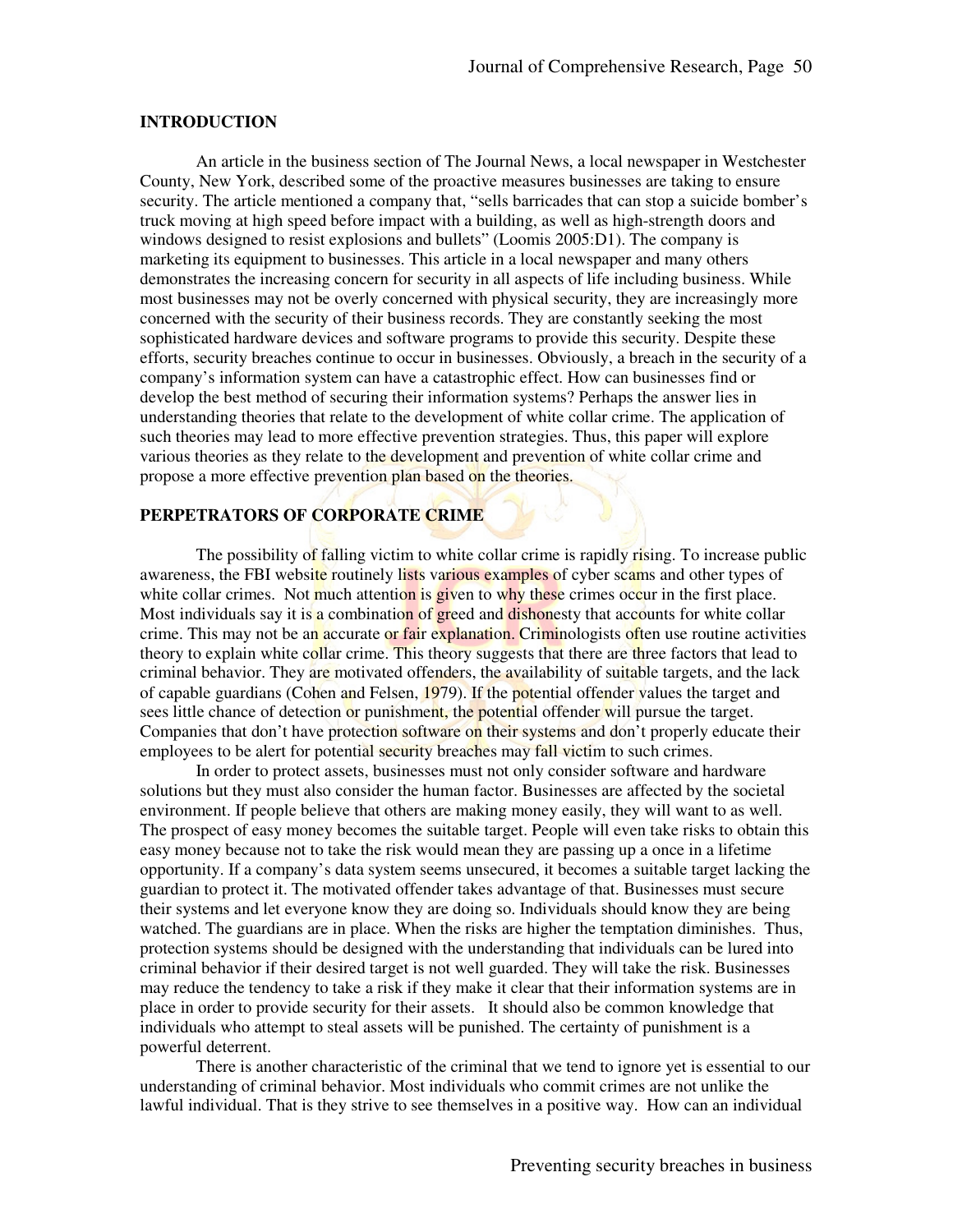violate the trust of their employers and still see themselves in a positive way? This is done through the process of neutralization or rationalization. The corporate criminal rationalizes that the criminal behavior engaged in is not criminal at all. The prevention of white collar crime requires that the negative aspects of the act be emphasized and any attempts at neutralization or rationalization be discouraged. Individuals must see their actions as criminal in order to deter the criminal behavior. Businesses must stress that the theft of assets is not just a violation of trust but it is a serious crime that will be prosecuted. Once again, the certainty of punishment is a strong deterrent.

Donald Cressey (1973) formulated the fraud triangle. Fraud is a form of white collar crime. Cressey noted that in addition to rationalization and opportunity, pressure is a factor in most cases of fraud. Businesses must recognize the affect that extreme pressure can have on employees and not make unrealistic demands. It is the extreme pressure caused by management's unrealistic demands that pushes some otherwise lawful individuals into crime. They view the crime not as criminal but rather necessary to secure their continued employment. It is perceived as the only way to secure their employment. Thus, it becomes an act of desperation caused by the overwhelming pressure placed upon the employee by management.

#### **THE SOCIAL ENGINEER**

How can people who have never committed a criminal act in their lives and don't perceive themselves as under extreme pressure be drawn into serious criminal behavior? Some social scientists use the term social engineering to explain this (Ramamoorti, 2008). It refers to the manipulation of people through deception. The social engineer is an individual capable of convincing people of anything. He is then able to take advantage of people in order to get information. He can do this without the use of technology. The social engineer knows that it is easier to compromise people than to compromise security systems. Simply building a better security network will not guarantee protection. People are the weakest component of any security system. Thus, employees must be able to recognize the characteristics of the social engineer in order to avoid victimization.

# **INDUSTRIAL PSYCHOPATHS AND PERSUASION**

A pleasant personality is an asset in business. It is easier to persuade people if one possesses a pleasant, nice, agreeable personality. The industrial psychopath, however, uses his pleasant personality to commit crimes. The industrial psychopath uses persuasion to achieve illegitimate gains ( Barbiak, 2000). This individual makes his way up the corporate ladder taking what he wants from the business through a series of deceptive steps. He begins his persuasive techniques when he enters the organization. He is very pleasing and charming. Once inside the organization, he assesses those who can be useful to him and he begins to charm them. He is now in a position to manipulate people and information to achieve his illegitimate goals. Once these goals are achieved, the industrial psychopath must get rid of those no longer useful to him. He neutralizes them by challenging their competence or their integrity. The psychopath has reached the top level of the corporate hierarchy. He has achieved his goal of being in power. Since industrial psychopaths can do severe damage to a business, employers and employees must learn the characteristics of an industrial psychopath and be alert for evidence of this behavior.

### **AVOID GROUPTHINK WITH INFORMATION EXCHANGE THEORY**

Another way to avoid victimization is to create a business environment that encourages employees to present their ideas and feel free to comment and disagree with presented ideas without fear of punishment or retaliation. Business decisions should not be made based upon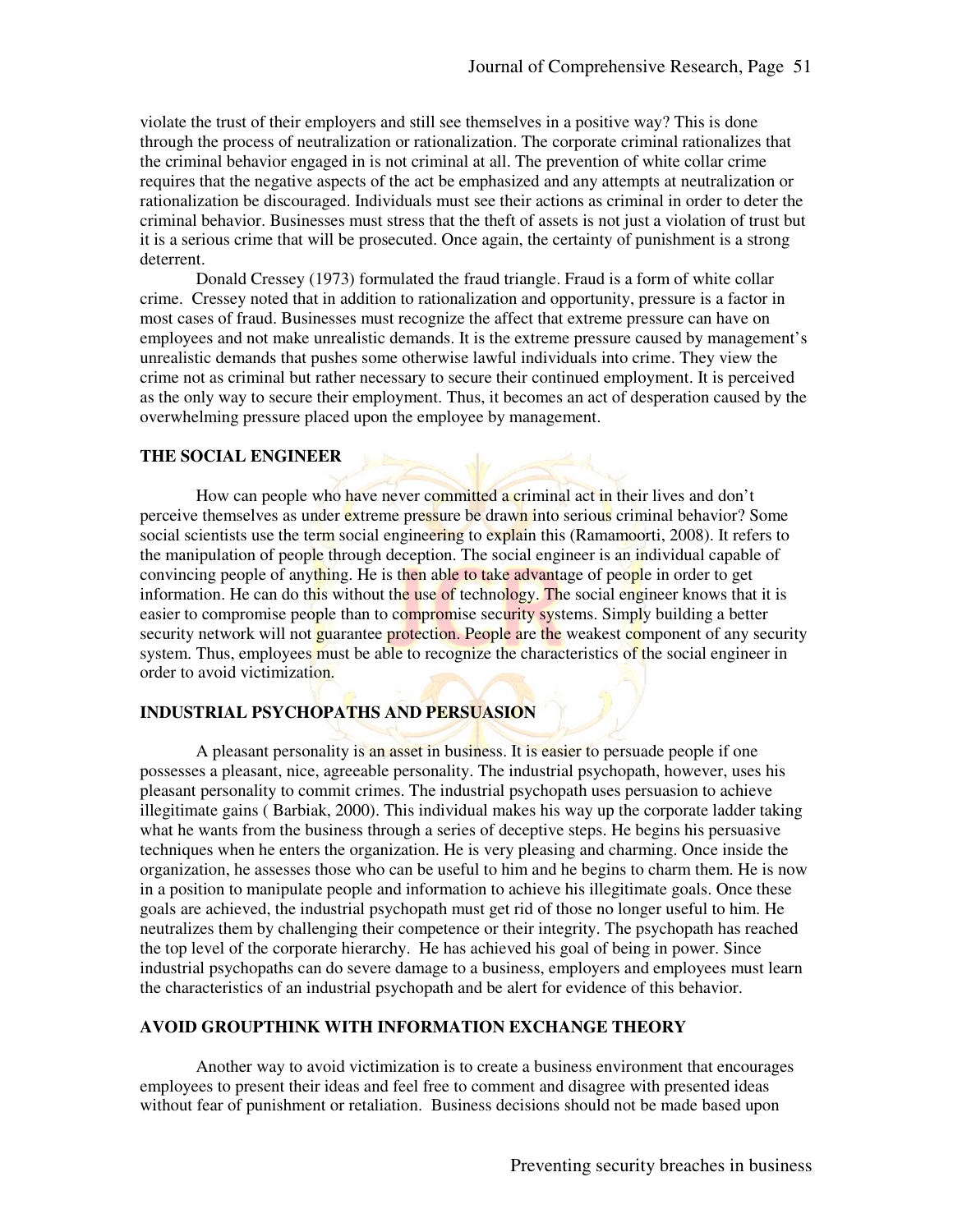groupthink. Groupthink occurs when individuals agree with a group leader in an effort to maintain the cohesiveness of the group. Opposing opinions are quickly discounted. The solidarity of the group is viewed as more important than honest opinions. Groupthink prevents individuals from recognizing fraud and should be avoided at all costs. Individuals should be encouraged to present their own opinions even if they are contrary to the majority opinion. Janis (1972) has shown how groupthink can lead to tragedy in an effort to maintain solidarity. The Kennedy administration's support of the Bay of Pigs invasion in Cuba is a case in point. Several members of the cabinet had doubts about the plan but failed to mention them in an effort to maintain the solidarity of the group (Janis, 1972). Businesses must encourage frank and honest debate in order to monitor the control system. Dissent must not be viewed as negative.

Perhaps one way of avoiding groupthink is to apply information exchange theory (Cohen and Silver, 1989). It studies the relationship between an individual's status within a group and the ability to generate both positive and negative evaluations of problem solutions. Different ideas lead to effective problem solution. Negative evaluations are particularly important in this process because they provide the means for examining different solutions. Group members may hesitate to express negative evaluations because it can result in their loss of status within the group (Cohen and Silver, 1989). Thus, group members have a tendency to repress controversial ideas when there is a risk of status loss. Yet dissent is essential to accurate decision making. How do we encourage dissent? The answer is depersonalizing the negative evaluation. Research by Troyer and Youngreen (2009: 421) confirms that, "the presence of negative evaluation in group interaction, when focused on ideas and not individuals, does spur greater creativity in group problem solving."

In order for businesses to avoid fraud and information loss there must be an open and penalty free atmosphere for individuals to express their ideas. Depersonalization may be one way of accomplishing this. Suggesting that the solution is not a good one rather than your solution is not a good one reduces the risk of status loss and encourages the generation of ideas both positive and negative.

#### **GROUP NORMS**

The establishment of group norms that promote independent thought may avoid groupthink and generate more effective solutions to business problems. A group norm may be defined as a standard of behavior accepted by the group. It defines appropriate behavior within the group (Postmes and Spears, 2001). Group norms can promote consensus or diversity. Cialdini and Goldstein (2004) found three factors that might affect group conformity. They describe them as the accuracy goal which causes individuals to conform to the established behavior norm. The second factor is the affiliation goal which causes individuals to conform based on the need to be part of the group. The final factor is the self-enhancement goal which causes people to conform because the individual's self-concept is based on his perception of the way others see him. Businesses may avoid groupthink by promoting independence of thought as a group norm while retaining the cohesiveness of the group.

## **A MORE EFFECTIVE PLAN**

There are reasonable steps that businesses can take to avoid victimization. They are as follows:

1. Make sure there are proper internal controls. Internal controls are elements that protect resources and lessen liability. They encompass business policies and staff responsibilities for securing assets and maintaining records. There should be absolute segregation of responsibilities to avoid criminal temptation. For example, the employee handling an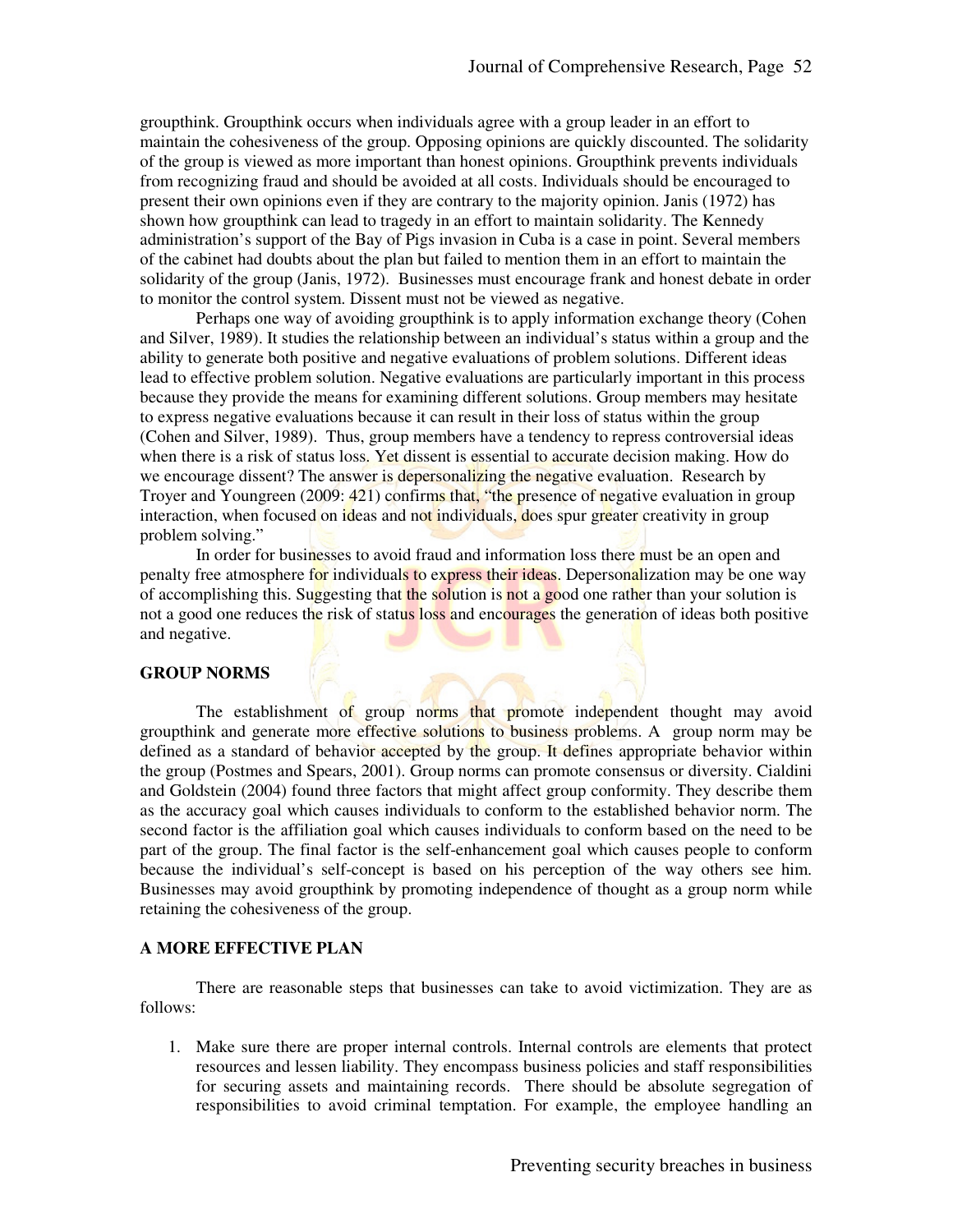asset should not have the responsibility for the accounting records for that asset. The Sarbanes-Oxley Act of 2002, Section 404, states that it is management's responsibility to develop and maintain a company's internal control system. It is the auditor's responsibility to report management's claim about the efficacy of their internal control system (McConnell and Banks, 2003).

- 2. Employees must receive good training not merely adequate training to avoid victimization. This may require regular training sessions to keep employees up-to-date on various fraudulent schemes.
- 3. Employees must be properly and effectively supervised. They should be aware that their actions are being observed daily and that there work will also be reviewed while they are on vacation. It is important for employees to know that their actions are not only being observed but evaluated as well. This reduces the temptation to act inappropriately.
- 4. Businesses should make it known to all that perpetrators of criminal activities will be prosecuted. There will be no exceptions. This is vital. Crime is deterred in part by the knowledge that such activities will be prosecuted and that there will be no leniency or exceptions.
- 5. Businesses should make every effort to have and use the most current crime prevention policies, procedures, and programs. Criminal schemes are constantly evolving with the advent of new technology. Business crime prevention programs must keep current as well.
- 6. Every member of the organization must accept the policies in order to create a strong ethical culture. Supervisors must demonstrate their compliance in order to gain acceptance from all employees.
- 7. Supervisors must observe the decision making processes of their employees. In so doing, they can assess their commitment to proper business ethics.
- 8. Be suspicious and alert. The motivated offender is always out there.
- 9. Support an atmosphere that encourages individuals to identify potential risks of fraud. Employees should be made to feel that notification of potential risks is valued by the employer.
- 10. Encourage and support whistleblowers. These individuals serve a vital function. They are necessary and should be assisted and encouraged.

## **CONCLUSION**

There seems to be a never ending supply of motivated offenders. We can continue to try to create crime resistant software and hardware. If the past is any indication of the future, these efforts will only be successful for a brief period. The motivated offender will eventually find a way around security systems. Understanding why individuals are drawn to white collar crime in the first place is the key to creating effective deterrents.

Businesses that place increasing pressure on employees create an atmosphere conducive to criminal activity. The employee fearing the loss of employment or status feels compelled to engage in unlawful activity. The pressure that leads the employee to crime also enables the employee to neutralize or rationalize the behavior and not view it as criminal but necessary and reasonable.

When a society values economic success more than conformity to appropriate norms of behavior, the norms lose their power to regulate behavior and the result is unethical or criminal business practices. Strain occurs when an institution fails to provide for the needs of employees. This failure results in a sense of alienation. This condition can lead to harmful and criminal acts. Strain can also occur when businesses institute policies that make success unattainable for most employees. The extreme strain that is generated leads to crime. In order to avoid recognizing that appropriate behavior norms have been violated, individuals seek to rationalize the criminal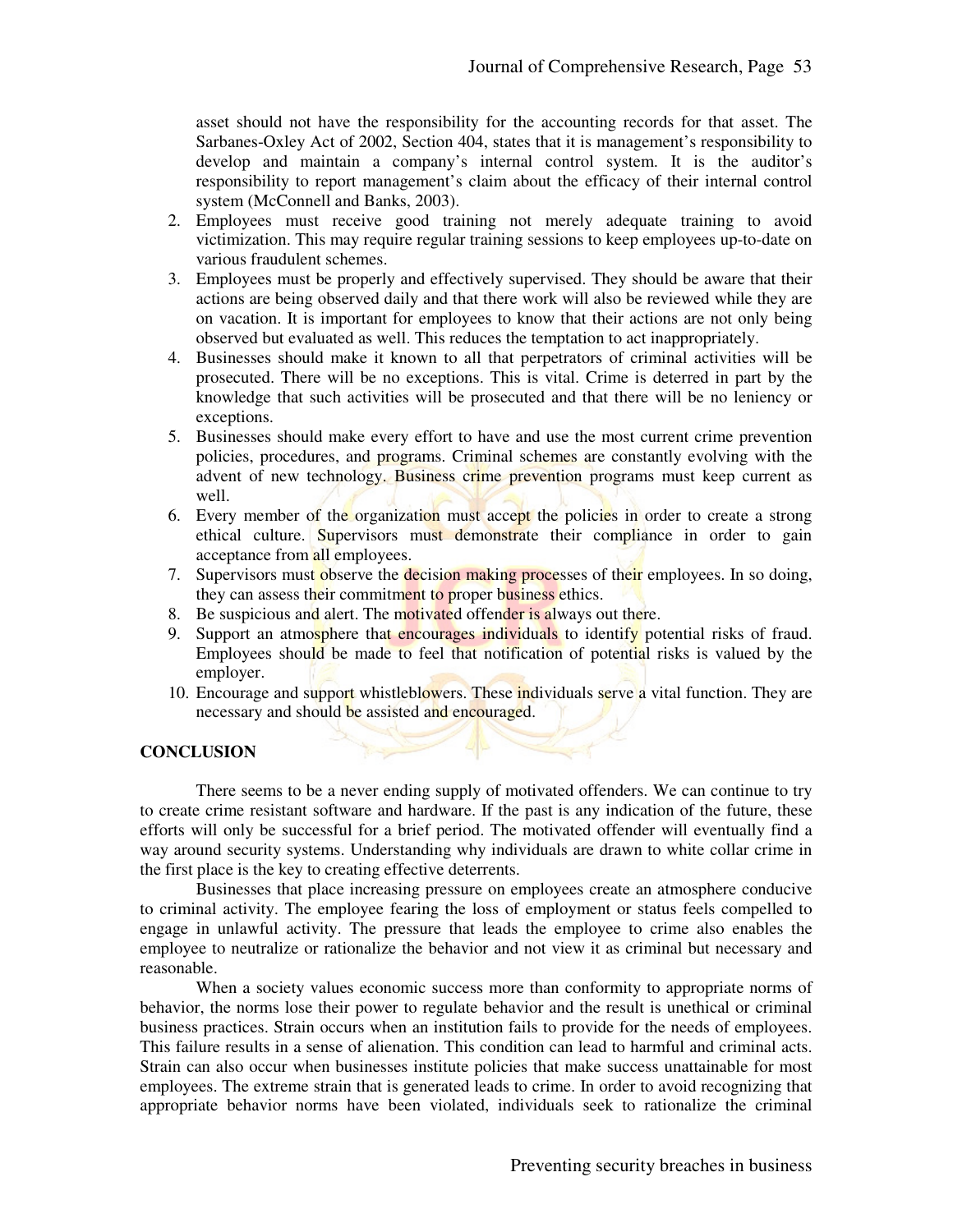behavior. They provide an "ends justifies the means," explanation or rationalization (Donegan and Ganon, 2008).

Technological advances constantly present new opportunities for crime. It may not be feasible nor economically expedient to try to develop crime resistant software and hardware to protect businesses. It would be much more effective to monitor the individuals employed in a business. Maintaining a business environment free of the stressors that may cause some employees to engage in criminal activity is recommended as a more successful way of preventing white collar crime.

#### **REFERENCES**

- Babiak, P. ( 2000). "Psychopaths in the Organization." Presentation delivered at the Eleventh Annual Meeting of the American Neuropsychiatric Association, Fort Myers, FL, February 20-22.
- Blickle, Gehard and Schlegel, Alexander. ( 2006). "Some Personality Correlates of Business White-Collar Crime." *Applied Psychology*, Vol. 55, 220-233.
- Box, Ron. ( 2010). "Firm Up Your Data Security." *Journal of Accountancy*, Vol. 206, Issue 6, p18.
- Cialdini, R.B. and Goldstein, N.J. (2004). " Social Influence: Compliance and Conformity." *Annual Review of Psychology*, Vol. 55, 591-621.
- Cohen, I. and Felsen, M. (1979). "Social Change and Crime Rate Trends: A Routine Activity Approach." *American Sociological Review*, Vol. 44, 588-608.
- Cohen, B.P. and Silver, S. D. (1989). "Group Structure and Information Exchange: Introduction to a Theory." In J. Berger, M. Zelditch Jr. and B. Anderson ( Eds.), *Sociological Theories in Progress: New Foundations* ( pp. 160-181). Newbury Park, CA: Sage.
- Cressey, Donald. (1973). *Other People's Money: A Study in the Social Psychology of Embezzlement*. Montclair, N.J.: Patterson Smith, 1973.
- Donegan James, J. and Ganon, Michele W. (2008). "Strain, Differential Association, and Coercion: Insights From the Criminology Literature on Causes of Accountant's Misconduct." *Accounting and the Public Interest*, Vol. 8, 1-20.
- Dorminey, Jack W., Fleming, Arron Scott, Kranacher, Mary-Jo, and Riley, Jr. , Richard A. ( 2010). "Beyond The Fraud Triangle." *The CPA Journal*, July, 17-23.
- Janis, I. L. (1972). *Victims of Groupthink*. Boston: Houghton-Mifflin.
- Loomis, Jay. (2005). "Hotels Have Room to Improve Security." *The Journal News*, Nov. 11, D1.
- McConnell, Donald K., Jr. and Banks, George Y. (2003). " How Sarbanes-Oxley Will Change the Audit Process." *Journal of Accountancy*, Vol. 196, Issue 3, 49-55.
- Postmes, Tom and Spears, Russell ( 2001). "Quality of Decision Making and Group Norms." *Journal of Personality and Social Psychology*, Vol. 80, No. 6, 918-930.